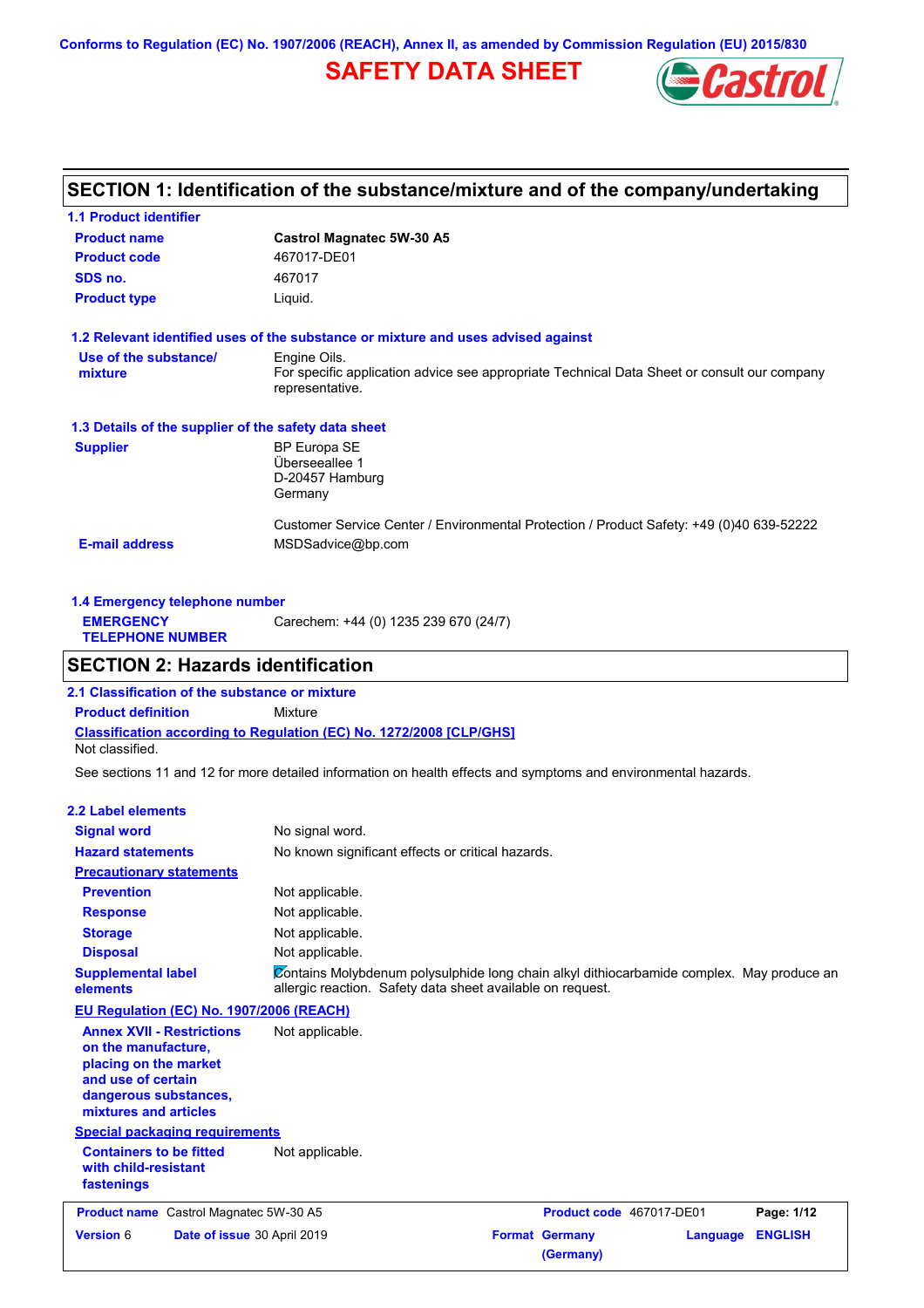### **SECTION 2: Hazards identification**

| <b>Tactile warning of danger</b>                                                                                         | Not applicable.                                                                                                                                                                                                          |
|--------------------------------------------------------------------------------------------------------------------------|--------------------------------------------------------------------------------------------------------------------------------------------------------------------------------------------------------------------------|
| 2.3 Other hazards                                                                                                        |                                                                                                                                                                                                                          |
| <b>Results of PBT and vPvB</b><br>assessment                                                                             | Product does not meet the criteria for PBT or vPvB according to Regulation (EC) No. 1907/2006,<br>Annex XIII.                                                                                                            |
| <b>Product meets the criteria</b><br>for PBT or vPvB according<br>to Regulation (EC) No.<br><b>1907/2006, Annex XIII</b> | This mixture does not contain any substances that are assessed to be a PBT or a vPvB.                                                                                                                                    |
| Other hazards which do<br>not result in classification                                                                   | Defatting to the skin.<br>USED ENGINE OILS<br>Used engine oil may contain hazardous components which have the potential to cause skin<br>cancer.<br>See Toxicological Information, section 11 of this Safety Data Sheet. |

### **SECTION 3: Composition/information on ingredients**

**3.2 Mixtures**

**Product definition**

Highly refined base oil (IP 346 DMSO extract < 3%). Proprietary performance additives. **Mixture** 

| <b>Product/ingredient</b><br>name                                       | <b>Identifiers</b>                                                                      | $\%$      | <b>Regulation (EC) No.</b><br>1272/2008 [CLP] | <b>Type</b> |
|-------------------------------------------------------------------------|-----------------------------------------------------------------------------------------|-----------|-----------------------------------------------|-------------|
| Distillates (petroleum), hydrotreated<br>heavy paraffinic               | REACH #: 01-2119484627-25<br>$EC: 265-157-1$<br>CAS: 64742-54-7<br>Index: 649-467-00-8  | ≥50 - ≤75 | Asp. Tox. 1, H304                             | $[1]$       |
| Lubricating oils (petroleum), C20-50,<br>hydrotreated neutral oil-based | REACH #: 01-2119474889-13 ≤5<br>EC: 276-738-4<br>CAS: 72623-87-1<br>Index: 649-483-00-5 |           | Asp. Tox. 1, H304                             | [1]         |
| Distillates (petroleum), solvent-<br>dewaxed heavy paraffinic           | REACH #: 01-2119471299-27<br>$EC: 265-169-7$<br>CAS: 64742-65-0<br>Index: 649-474-00-6  | - ≤5      | Asp. Tox. 1, H304                             | $[1]$       |

**See Section 16 for the full text of the H statements declared above.**

**Type** 

[1] Substance classified with a health or environmental hazard

[2] Substance with a workplace exposure limit

[3] Substance meets the criteria for PBT according to Regulation (EC) No. 1907/2006, Annex XIII

[4] Substance meets the criteria for vPvB according to Regulation (EC) No. 1907/2006, Annex XIII

[5] Substance of equivalent concern

[6] Additional disclosure due to company policy

Occupational exposure limits, if available, are listed in Section 8.

### **SECTION 4: First aid measures**

#### Do not induce vomiting unless directed to do so by medical personnel. Get medical attention if symptoms occur. In case of contact, immediately flush eyes with plenty of water for at least 15 minutes. Eyelids should be held away from the eyeball to ensure thorough rinsing. Check for and remove any contact lenses. Get medical attention. **4.1 Description of first aid measures** If inhaled, remove to fresh air. Get medical attention if symptoms occur. **Ingestion Inhalation Eye contact Protection of first-aiders** No action shall be taken involving any personal risk or without suitable training. **Skin contact** Wash skin thoroughly with soap and water or use recognised skin cleanser. Remove contaminated clothing and shoes. Wash clothing before reuse. Clean shoes thoroughly before reuse. Get medical attention if irritation develops.

**4.2 Most important symptoms and effects, both acute and delayed**

See Section 11 for more detailed information on health effects and symptoms.

### **Potential acute health effects**

| <b>Product name</b> Castrol Magnatec 5W-30 A5 |                             | <b>Product code</b> 467017-DE01 |                       | Page: 2/12       |  |
|-----------------------------------------------|-----------------------------|---------------------------------|-----------------------|------------------|--|
| <b>Version 6</b>                              | Date of issue 30 April 2019 |                                 | <b>Format Germany</b> | Language ENGLISH |  |
|                                               |                             |                                 | (Germany)             |                  |  |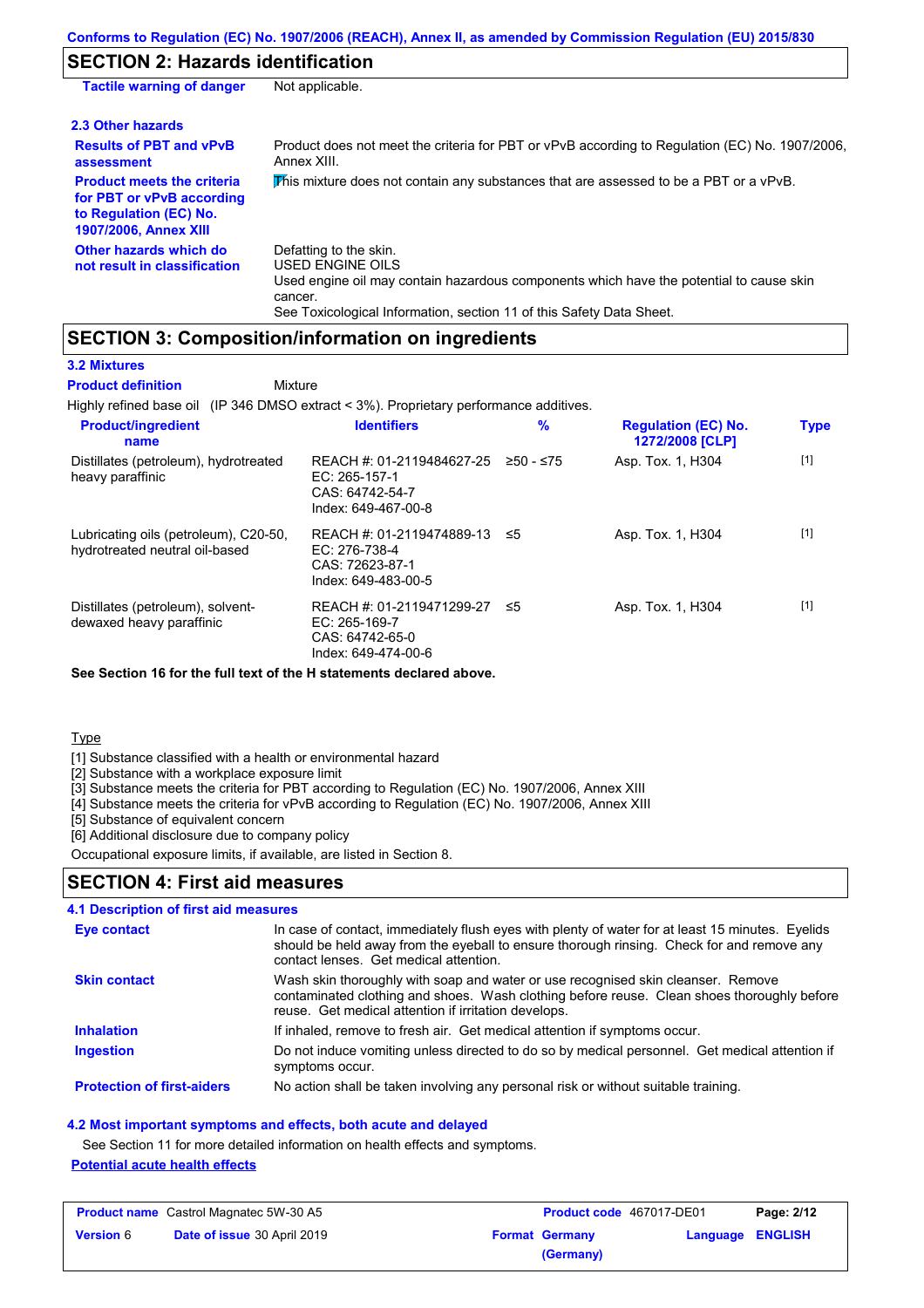# **SECTION 4: First aid measures**

| <b>Inhalation</b>   | Vapour inhalation under ambient conditions is not normally a problem due to low vapour<br>pressure.               |
|---------------------|-------------------------------------------------------------------------------------------------------------------|
| <b>Ingestion</b>    | No known significant effects or critical hazards.                                                                 |
| <b>Skin contact</b> | Defatting to the skin. May cause skin dryness and irritation.                                                     |
| <b>Eye contact</b>  | No known significant effects or critical hazards.                                                                 |
|                     | Delayed and immediate effects as well as chronic effects from short and long-term exposure                        |
| <b>Inhalation</b>   | Overexposure to the inhalation of airborne droplets or aerosols may cause irritation of the<br>respiratory tract. |
| <b>Ingestion</b>    | Ingestion of large quantities may cause nausea and diarrhoea.                                                     |
| <b>Skin contact</b> | Prolonged or repeated contact can defat the skin and lead to irritation and/or dermatitis.                        |
| Eye contact         | Potential risk of transient stinging or redness if accidental eye contact occurs.                                 |
|                     |                                                                                                                   |

# **4.3 Indication of any immediate medical attention and special treatment needed**

| <b>SECTION 5: Firefighting measures</b>                   |                                                                                                                                                                                                                                                                                                                                                                   |  |  |
|-----------------------------------------------------------|-------------------------------------------------------------------------------------------------------------------------------------------------------------------------------------------------------------------------------------------------------------------------------------------------------------------------------------------------------------------|--|--|
| 5.1 Extinguishing media                                   |                                                                                                                                                                                                                                                                                                                                                                   |  |  |
| <b>Suitable extinguishing</b><br>media                    | In case of fire, use foam, dry chemical or carbon dioxide extinguisher or spray.                                                                                                                                                                                                                                                                                  |  |  |
| <b>Unsuitable extinguishing</b><br>media                  | Do not use water jet. The use of a water jet may cause the fire to spread by splashing the<br>burning product.                                                                                                                                                                                                                                                    |  |  |
| 5.2 Special hazards arising from the substance or mixture |                                                                                                                                                                                                                                                                                                                                                                   |  |  |
| <b>Hazards from the</b><br>substance or mixture           | In a fire or if heated, a pressure increase will occur and the container may burst.                                                                                                                                                                                                                                                                               |  |  |
| <b>Hazardous combustion</b>                               | Combustion products may include the following:                                                                                                                                                                                                                                                                                                                    |  |  |
| products                                                  | carbon oxides (CO, CO <sub>2</sub> ) (carbon monoxide, carbon dioxide)                                                                                                                                                                                                                                                                                            |  |  |
| 5.3 Advice for firefighters                               |                                                                                                                                                                                                                                                                                                                                                                   |  |  |
| <b>Special precautions for</b><br>fire-fighters           | No action shall be taken involving any personal risk or without suitable training. Promptly<br>isolate the scene by removing all persons from the vicinity of the incident if there is a fire.                                                                                                                                                                    |  |  |
| <b>Special protective</b><br>equipment for fire-fighters  | Fire-fighters should wear appropriate protective equipment and self-contained breathing<br>apparatus (SCBA) with a full face-piece operated in positive pressure mode. Clothing for fire-<br>fighters (including helmets, protective boots and gloves) conforming to European standard EN<br>469 will provide a basic level of protection for chemical incidents. |  |  |

# **SECTION 6: Accidental release measures**

|                                                          | 6.1 Personal precautions, protective equipment and emergency procedures                                                                                                                                                                                                                                                                                                                        |  |  |
|----------------------------------------------------------|------------------------------------------------------------------------------------------------------------------------------------------------------------------------------------------------------------------------------------------------------------------------------------------------------------------------------------------------------------------------------------------------|--|--|
| For non-emergency<br>personnel                           | No action shall be taken involving any personal risk or without suitable training. Evacuate<br>surrounding areas. Keep unnecessary and unprotected personnel from entering. Do not touch<br>or walk through spilt material. Floors may be slippery; use care to avoid falling. Put on<br>appropriate personal protective equipment.                                                            |  |  |
| For emergency responders                                 | If specialised clothing is required to deal with the spillage, take note of any information in<br>Section 8 on suitable and unsuitable materials. See also the information in "For non-<br>emergency personnel".                                                                                                                                                                               |  |  |
| <b>6.2 Environmental</b><br>precautions                  | Avoid dispersal of spilt material and runoff and contact with soil, waterways, drains and sewers.<br>Inform the relevant authorities if the product has caused environmental pollution (sewers,<br>waterways, soil or air).                                                                                                                                                                    |  |  |
| 6.3 Methods and material for containment and cleaning up |                                                                                                                                                                                                                                                                                                                                                                                                |  |  |
| <b>Small spill</b>                                       | Stop leak if without risk. Move containers from spill area. Absorb with an inert material and<br>place in an appropriate waste disposal container. Dispose of via a licensed waste disposal<br>contractor.                                                                                                                                                                                     |  |  |
| Large spill                                              | Stop leak if without risk. Move containers from spill area. Prevent entry into sewers, water<br>courses, basements or confined areas. Contain and collect spillage with non-combustible,<br>absorbent material e.g. sand, earth, vermiculite or diatomaceous earth and place in container<br>for disposal according to local regulations. Dispose of via a licensed waste disposal contractor. |  |  |

| <b>Product name</b> Castrol Magnatec 5W-30 A5 |                             | <b>Product code</b> 467017-DE01 |                       | Page: 3/12              |  |
|-----------------------------------------------|-----------------------------|---------------------------------|-----------------------|-------------------------|--|
| <b>Version 6</b>                              | Date of issue 30 April 2019 |                                 | <b>Format Germany</b> | <b>Language ENGLISH</b> |  |
|                                               |                             |                                 | (Germany)             |                         |  |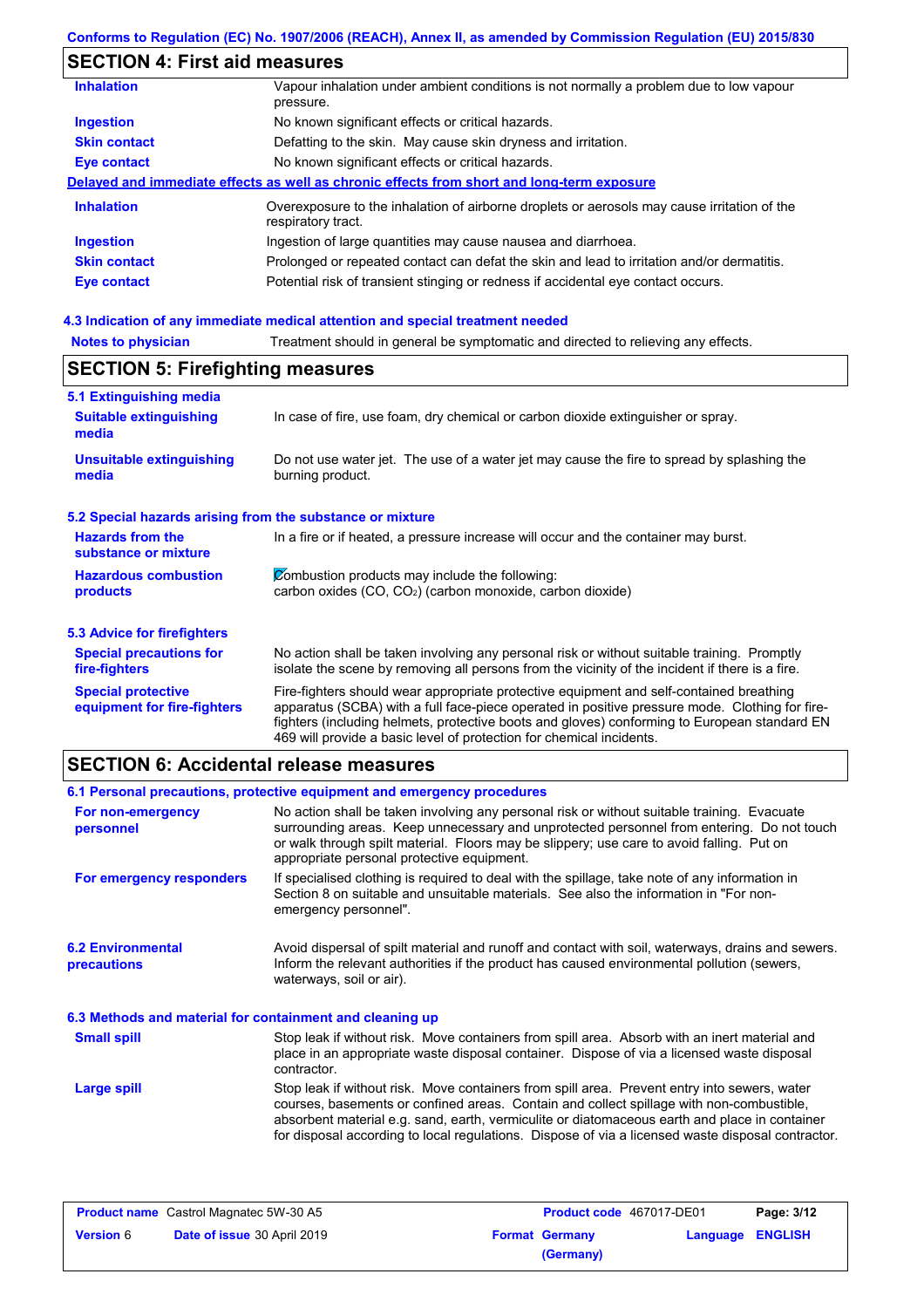### **SECTION 6: Accidental release measures**

| 6.4 Reference to other | See Section 1 for emergency contact information.                            |
|------------------------|-----------------------------------------------------------------------------|
| <b>sections</b>        | See Section 5 for firefighting measures.                                    |
|                        | See Section 8 for information on appropriate personal protective equipment. |
|                        | See Section 12 for environmental precautions.                               |
|                        | See Section 13 for additional waste treatment information.                  |

### **SECTION 7: Handling and storage**

| 7.1 Precautions for safe handling                                                    |                                                                                                                                                                                                                                                                                                                                                                                                                                                                                          |
|--------------------------------------------------------------------------------------|------------------------------------------------------------------------------------------------------------------------------------------------------------------------------------------------------------------------------------------------------------------------------------------------------------------------------------------------------------------------------------------------------------------------------------------------------------------------------------------|
| <b>Protective measures</b>                                                           | Put on appropriate personal protective equipment.                                                                                                                                                                                                                                                                                                                                                                                                                                        |
| <b>Advice on general</b><br>occupational hygiene                                     | Eating, drinking and smoking should be prohibited in areas where this material is handled.<br>stored and processed. Wash thoroughly after handling. Remove contaminated clothing and<br>protective equipment before entering eating areas. See also Section 8 for additional<br>information on hygiene measures.                                                                                                                                                                         |
| <b>7.2 Conditions for safe</b><br>storage, including any<br><i>incompatibilities</i> | Store in accordance with local requlations. Store in a dry, cool and well-ventilated area, away<br>from incompatible materials (see Section 10). Keep away from heat and direct sunlight. Keep<br>container tightly closed and sealed until ready for use. Containers that have been opened must<br>be carefully resealed and kept upright to prevent leakage. Store and use only in equipment/<br>containers designed for use with this product. Do not store in unlabelled containers. |
| <b>Not suitable</b>                                                                  | Prolonged exposure to elevated temperature.                                                                                                                                                                                                                                                                                                                                                                                                                                              |
| <b>Germany - Storage code</b>                                                        | 10                                                                                                                                                                                                                                                                                                                                                                                                                                                                                       |
| $7.2$ Consider and $(4)$                                                             |                                                                                                                                                                                                                                                                                                                                                                                                                                                                                          |

#### **7.3 Specific end use(s)**

**Recommendations**

See section 1.2 and Exposure scenarios in annex, if applicable.

### **SECTION 8: Exposure controls/personal protection**

#### **8.1 Control parameters**

**Occupational exposure limits**

No exposure limit value known.

Whilst specific OELs for certain components may be shown in this section, other components may be present in any mist, vapour or dust produced. Therefore, the specific OELs may not be applicable to the product as a whole and are provided for guidance only.

**Recommended monitoring procedures**

If this product contains ingredients with exposure limits, personal, workplace atmosphere or biological monitoring may be required to determine the effectiveness of the ventilation or other control measures and/or the necessity to use respiratory protective equipment. Reference should be made to monitoring standards, such as the following: European Standard EN 689 (Workplace atmospheres - Guidance for the assessment of exposure by inhalation to chemical agents for comparison with limit values and measurement strategy) European Standard EN 14042 (Workplace atmospheres - Guide for the application and use of procedures for the assessment of exposure to chemical and biological agents) European Standard EN 482 (Workplace atmospheres - General requirements for the performance of procedures for the measurement of chemical agents) Reference to national guidance documents for methods for the determination of hazardous substances will also be required.

#### **Derived No Effect Level**

No DNELs/DMELs available.

#### **Predicted No Effect Concentration**

No PNECs available

#### **8.2 Exposure controls**

**Appropriate engineering controls** Provide exhaust ventilation or other engineering controls to keep the relevant airborne concentrations below their respective occupational exposure limits. All activities involving chemicals should be assessed for their risks to health, to ensure exposures are adequately controlled. Personal protective equipment should only be considered after other forms of control measures (e.g. engineering controls) have been suitably evaluated. Personal protective equipment should conform to appropriate standards, be suitable for use, be kept in good condition and properly maintained. Your supplier of personal protective equipment should be consulted for advice on selection and

appropriate standards. For further information contact your national organisation for standards. The final choice of protective equipment will depend upon a risk assessment. It is important to ensure that all items of personal protective equipment are compatible.

#### **Individual protection measures**

| <b>Product name</b> Castrol Magnatec 5W-30 A5 |                             | <b>Product code</b> 467017-DE01 |                       | Page: 4/12       |  |
|-----------------------------------------------|-----------------------------|---------------------------------|-----------------------|------------------|--|
| <b>Version 6</b>                              | Date of issue 30 April 2019 |                                 | <b>Format Germany</b> | Language ENGLISH |  |
|                                               |                             |                                 | (Germany)             |                  |  |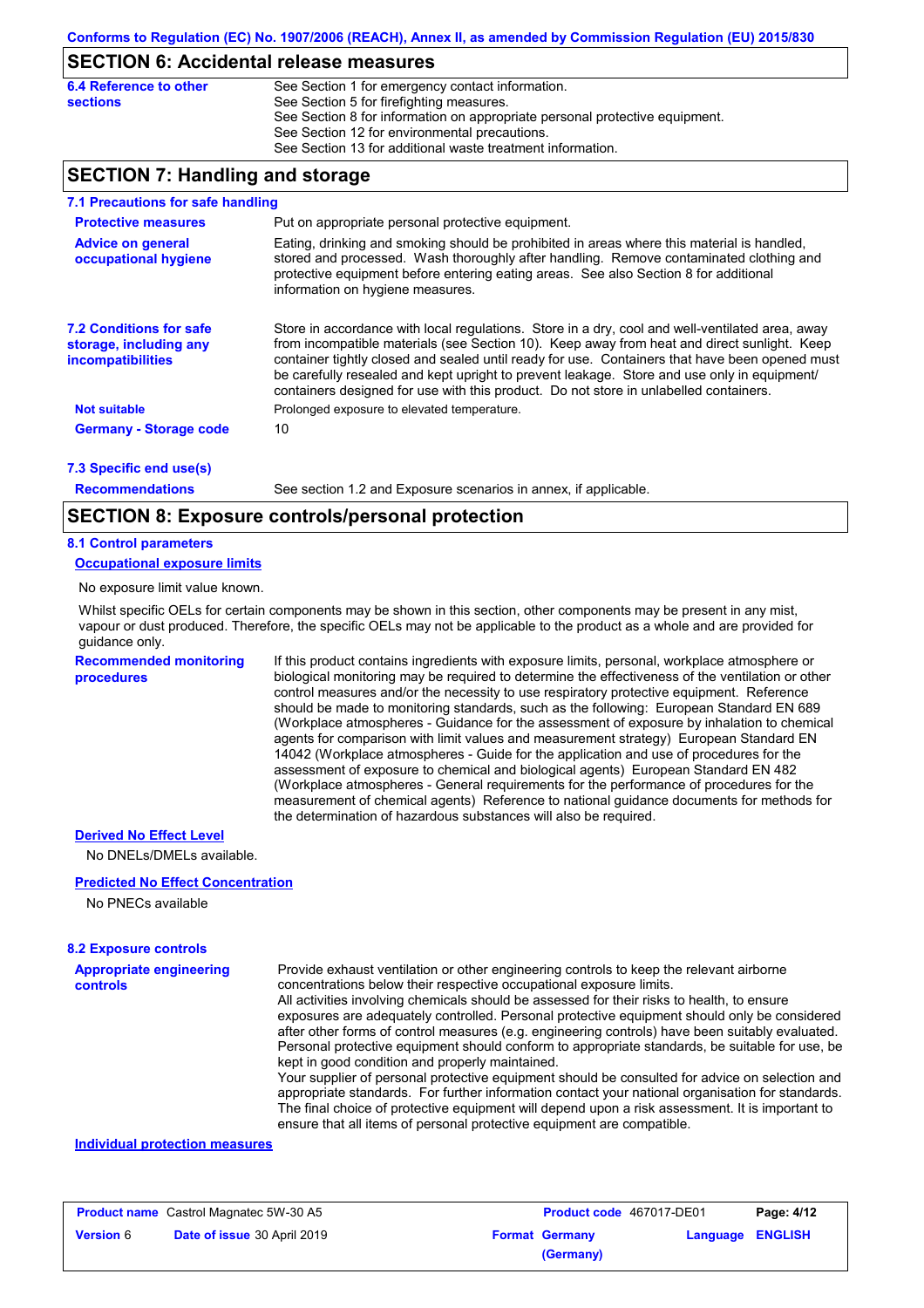# **SECTION 8: Exposure controls/personal protection**

| <b>Hygiene measures</b>                              | Wash hands, forearms and face thoroughly after handling chemical products, before eating,<br>smoking and using the lavatory and at the end of the working period. Ensure that eyewash<br>stations and safety showers are close to the workstation location.                                                                                                                                                                                                                                                                                                                                                                                       |
|------------------------------------------------------|---------------------------------------------------------------------------------------------------------------------------------------------------------------------------------------------------------------------------------------------------------------------------------------------------------------------------------------------------------------------------------------------------------------------------------------------------------------------------------------------------------------------------------------------------------------------------------------------------------------------------------------------------|
| <b>Respiratory protection</b>                        | In case of insufficient ventilation, wear suitable respiratory equipment.<br>The correct choice of respiratory protection depends upon the chemicals being handled, the<br>conditions of work and use, and the condition of the respiratory equipment. Safety procedures<br>should be developed for each intended application. Respiratory protection equipment should<br>therefore be chosen in consultation with the supplier/manufacturer and with a full assessment<br>of the working conditions.                                                                                                                                             |
| <b>Eye/face protection</b><br><b>Skin protection</b> | Safety glasses with side shields.                                                                                                                                                                                                                                                                                                                                                                                                                                                                                                                                                                                                                 |
| <b>Hand protection</b>                               | <b>General Information:</b>                                                                                                                                                                                                                                                                                                                                                                                                                                                                                                                                                                                                                       |
|                                                      | Because specific work environments and material handling practices vary, safety procedures<br>should be developed for each intended application. The correct choice of protective gloves<br>depends upon the chemicals being handled, and the conditions of work and use. Most gloves<br>provide protection for only a limited time before they must be discarded and replaced (even the<br>best chemically resistant gloves will break down after repeated chemical exposures).                                                                                                                                                                  |
|                                                      | Gloves should be chosen in consultation with the supplier / manufacturer and taking account of<br>a full assessment of the working conditions.                                                                                                                                                                                                                                                                                                                                                                                                                                                                                                    |
|                                                      | Recommended: Nitrile gloves.<br><b>Breakthrough time:</b>                                                                                                                                                                                                                                                                                                                                                                                                                                                                                                                                                                                         |
|                                                      | Breakthrough time data are generated by glove manufacturers under laboratory test conditions<br>and represent how long a glove can be expected to provide effective permeation resistance. It<br>is important when following breakthrough time recommendations that actual workplace<br>conditions are taken into account. Always consult with your glove supplier for up-to-date<br>technical information on breakthrough times for the recommended glove type.<br>Our recommendations on the selection of gloves are as follows:                                                                                                                |
|                                                      | Continuous contact:                                                                                                                                                                                                                                                                                                                                                                                                                                                                                                                                                                                                                               |
|                                                      | Gloves with a minimum breakthrough time of 240 minutes, or >480 minutes if suitable gloves<br>can be obtained.<br>If suitable gloves are not available to offer that level of protection, gloves with shorter<br>breakthrough times may be acceptable as long as appropriate glove maintenance and<br>replacement regimes are determined and adhered to.                                                                                                                                                                                                                                                                                          |
|                                                      | Short-term / splash protection:                                                                                                                                                                                                                                                                                                                                                                                                                                                                                                                                                                                                                   |
|                                                      | Recommended breakthrough times as above.<br>It is recognised that for short-term, transient exposures, gloves with shorter breakthrough times<br>may commonly be used. Therefore, appropriate maintenance and replacement regimes must<br>be determined and rigorously followed.                                                                                                                                                                                                                                                                                                                                                                  |
|                                                      | <b>Glove Thickness:</b>                                                                                                                                                                                                                                                                                                                                                                                                                                                                                                                                                                                                                           |
|                                                      | For general applications, we recommend gloves with a thickness typically greater than 0.35 mm.                                                                                                                                                                                                                                                                                                                                                                                                                                                                                                                                                    |
|                                                      | It should be emphasised that glove thickness is not necessarily a good predictor of glove<br>resistance to a specific chemical, as the permeation efficiency of the glove will be dependent<br>on the exact composition of the glove material. Therefore, glove selection should also be based<br>on consideration of the task requirements and knowledge of breakthrough times.<br>Glove thickness may also vary depending on the glove manufacturer, the glove type and the<br>glove model. Therefore, the manufacturers' technical data should always be taken into account<br>to ensure selection of the most appropriate glove for the task. |
|                                                      | Note: Depending on the activity being conducted, gloves of varying thickness may be required<br>for specific tasks. For example:                                                                                                                                                                                                                                                                                                                                                                                                                                                                                                                  |
|                                                      | • Thinner gloves (down to 0.1 mm or less) may be required where a high degree of manual<br>dexterity is needed. However, these gloves are only likely to give short duration protection and<br>would normally be just for single use applications, then disposed of.                                                                                                                                                                                                                                                                                                                                                                              |
|                                                      | • Thicker gloves (up to 3 mm or more) may be required where there is a mechanical (as well<br>as a chemical) risk i.e. where there is abrasion or puncture potential.                                                                                                                                                                                                                                                                                                                                                                                                                                                                             |

|                  | <b>Product name</b> Castrol Magnatec 5W-30 A5 | Product code 467017-DE01 |                  | Page: 5/12 |
|------------------|-----------------------------------------------|--------------------------|------------------|------------|
| <b>Version 6</b> | Date of issue 30 April 2019                   | <b>Format Germany</b>    | Language ENGLISH |            |
|                  |                                               | (Germany)                |                  |            |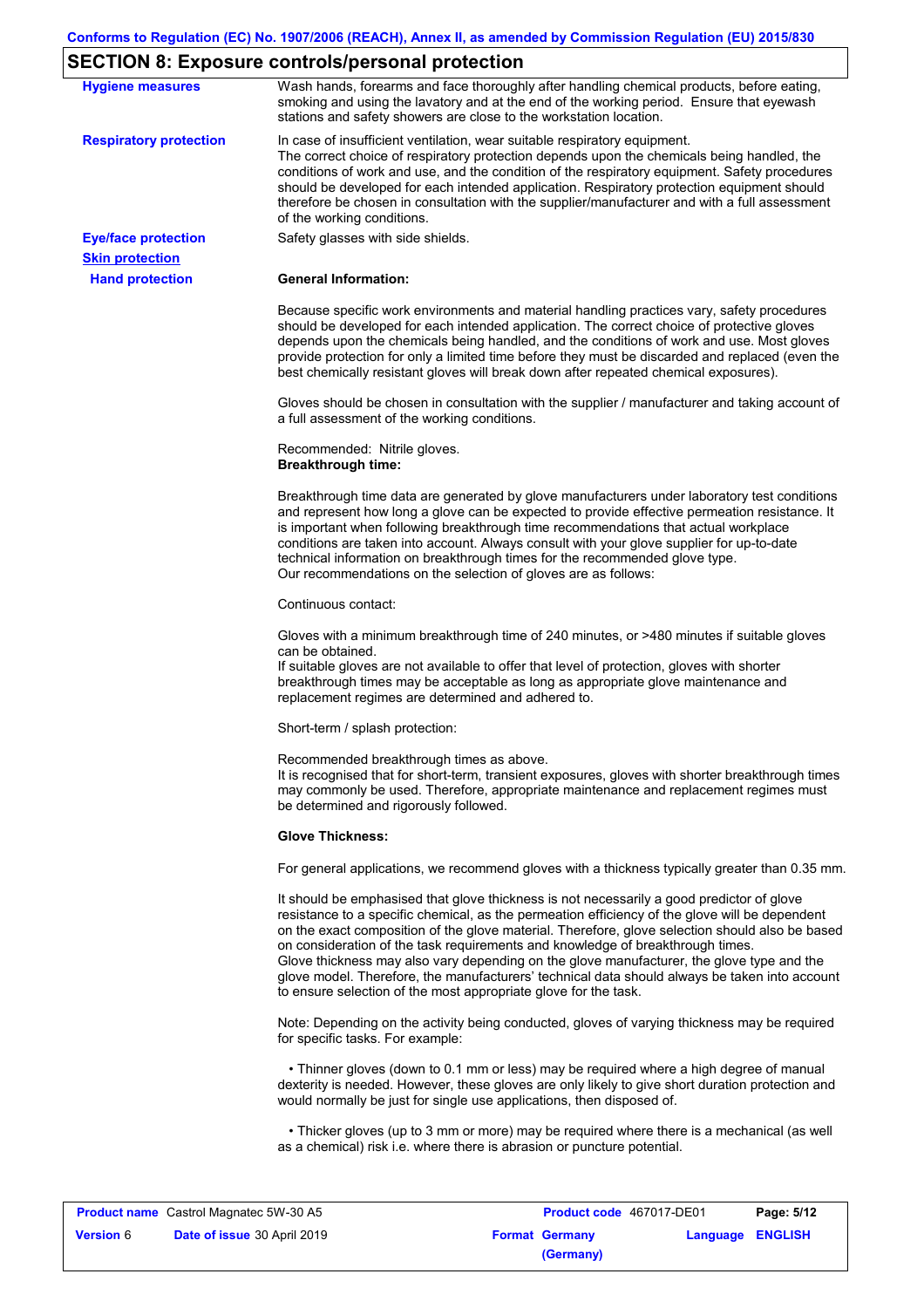# **SECTION 8: Exposure controls/personal protection**

| <b>Skin and body</b>                             | Use of protective clothing is good industrial practice.<br>Personal protective equipment for the body should be selected based on the task being<br>performed and the risks involved and should be approved by a specialist before handling this<br>product.<br>Cotton or polyester/cotton overalls will only provide protection against light superficial<br>contamination that will not soak through to the skin. Overalls should be laundered on a regular<br>basis. When the risk of skin exposure is high (e.g. when cleaning up spillages or if there is a<br>risk of splashing) then chemical resistant aprons and/or impervious chemical suits and boots<br>will be required. |
|--------------------------------------------------|---------------------------------------------------------------------------------------------------------------------------------------------------------------------------------------------------------------------------------------------------------------------------------------------------------------------------------------------------------------------------------------------------------------------------------------------------------------------------------------------------------------------------------------------------------------------------------------------------------------------------------------------------------------------------------------|
| <b>Refer to standards:</b>                       | Respiratory protection: EN 529<br>Gloves: EN 420, EN 374<br>Eye protection: EN 166<br>Filtering half-mask: EN 149<br>Filtering half-mask with valve: EN 405<br>Half-mask: EN 140 plus filter<br>Full-face mask: EN 136 plus filter<br>Particulate filters: EN 143<br>Gas/combined filters: EN 14387                                                                                                                                                                                                                                                                                                                                                                                   |
| <b>Environmental exposure</b><br><b>controls</b> | Emissions from ventilation or work process equipment should be checked to ensure they<br>comply with the requirements of environmental protection legislation. In some cases, fume<br>scrubbers, filters or engineering modifications to the process equipment will be necessary to<br>reduce emissions to acceptable levels.                                                                                                                                                                                                                                                                                                                                                         |

### **SECTION 9: Physical and chemical properties**

### **9.1 Information on basic physical and chemical properties**

| <b>Appearance</b>                                      |                                                                                                                                         |
|--------------------------------------------------------|-----------------------------------------------------------------------------------------------------------------------------------------|
| <b>Physical state</b>                                  | Liquid.                                                                                                                                 |
| <b>Colour</b>                                          | Amber.                                                                                                                                  |
| <b>Odour</b>                                           | Not available.                                                                                                                          |
| <b>Odour threshold</b>                                 | Not available.                                                                                                                          |
| pH                                                     | Not available.                                                                                                                          |
| <b>Melting point/freezing point</b>                    | Not available.                                                                                                                          |
| Initial boiling point and boiling<br>range             | Not available.                                                                                                                          |
| <b>Pour point</b>                                      | $-39 °C$                                                                                                                                |
| <b>Flash point</b>                                     | Closed cup: >185°C (>365°F) [Pensky-Martens.]<br>Open cup: 212°C (413.6°F) [Cleveland.]                                                 |
| <b>Evaporation rate</b>                                | Not available.                                                                                                                          |
| <b>Flammability (solid, gas)</b>                       | Not available.                                                                                                                          |
| <b>Upper/lower flammability or</b><br>explosive limits | Not available.                                                                                                                          |
| <b>Vapour pressure</b>                                 | Not available.                                                                                                                          |
| <b>Vapour density</b>                                  | Not available.                                                                                                                          |
| <b>Relative density</b>                                | Not available.                                                                                                                          |
| <b>Density</b>                                         | <1000 kg/m <sup>3</sup> (<1 g/cm <sup>3</sup> ) at 15 <sup>°</sup> C                                                                    |
| <b>Solubility(ies)</b>                                 | insoluble in water.                                                                                                                     |
| <b>Partition coefficient: n-octanol/</b><br>water      | Not available.                                                                                                                          |
| <b>Auto-ignition temperature</b>                       | Not available.                                                                                                                          |
| <b>Decomposition temperature</b>                       | Not available.                                                                                                                          |
| <b>Viscosity</b>                                       | Kinematic: 53.5 mm <sup>2</sup> /s (53.5 cSt) at $40^{\circ}$ C<br>Kinematic: 9.5 to 10.3 mm <sup>2</sup> /s (9.5 to 10.3 cSt) at 100°C |
| <b>Explosive properties</b>                            | Not available.                                                                                                                          |
| <b>Oxidising properties</b>                            | Not available.                                                                                                                          |
|                                                        |                                                                                                                                         |

### **9.2 Other information**

No additional information.

|                  | <b>Product name</b> Castrol Magnatec 5W-30 A5 |
|------------------|-----------------------------------------------|
| <b>Version 6</b> | <b>Date of issue 30 April 2019</b>            |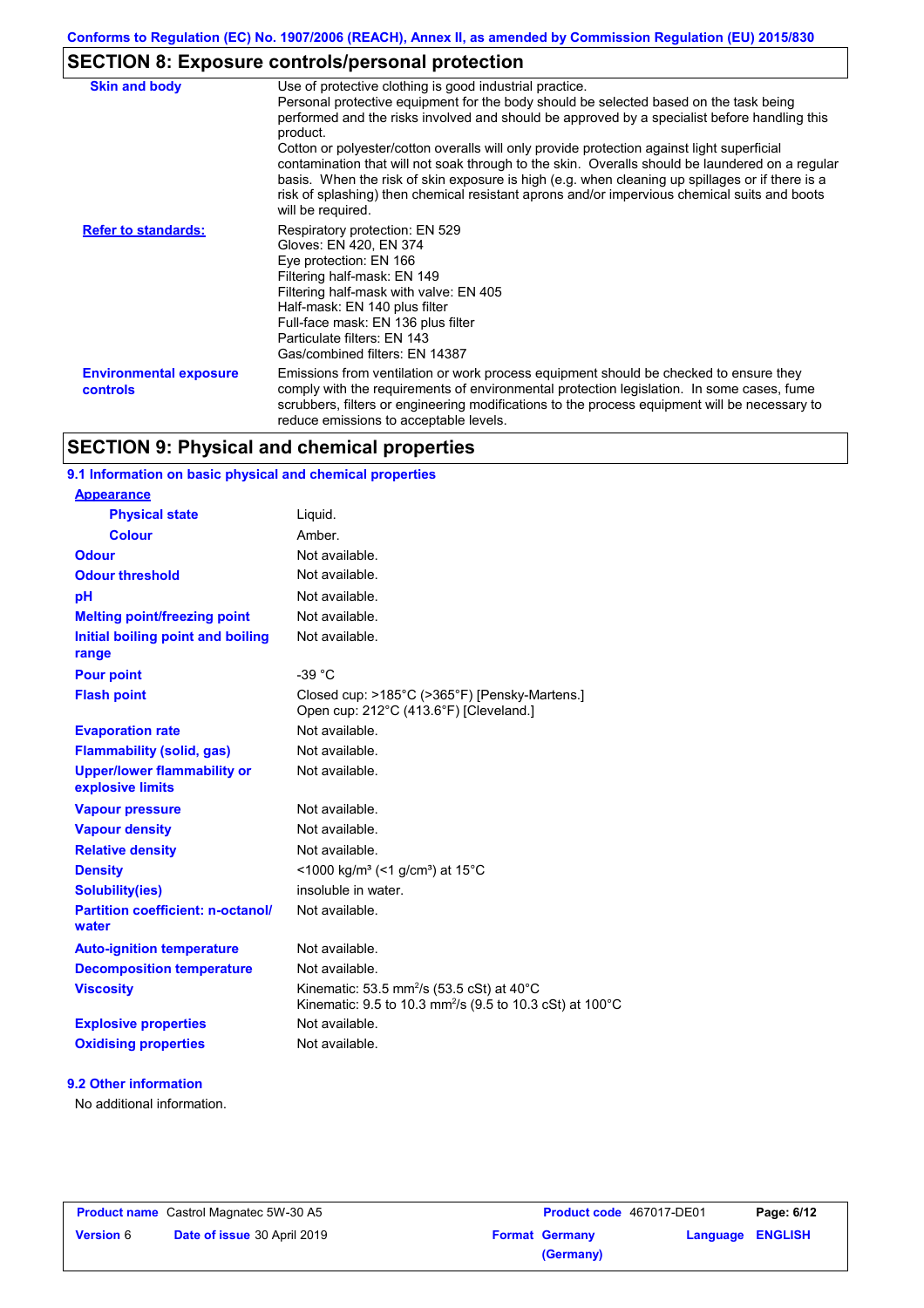| <b>SECTION 10: Stability and reactivity</b>       |                                                                                                                                                                         |  |
|---------------------------------------------------|-------------------------------------------------------------------------------------------------------------------------------------------------------------------------|--|
| <b>10.1 Reactivity</b>                            | No specific test data available for this product. Refer to Conditions to avoid and Incompatible<br>materials for additional information.                                |  |
| <b>10.2 Chemical stability</b>                    | The product is stable.                                                                                                                                                  |  |
| <b>10.3 Possibility of</b><br>hazardous reactions | Under normal conditions of storage and use, hazardous reactions will not occur.<br>Under normal conditions of storage and use, hazardous polymerisation will not occur. |  |
| <b>10.4 Conditions to avoid</b>                   | Avoid all possible sources of ignition (spark or flame).                                                                                                                |  |
| <b>10.5 Incompatible materials</b>                | Reactive or incompatible with the following materials: oxidising materials.                                                                                             |  |
| <b>10.6 Hazardous</b><br>decomposition products   | Under normal conditions of storage and use, hazardous decomposition products should not be<br>produced.                                                                 |  |

# **SECTION 11: Toxicological information**

| 11.1 Information on toxicological effects          |                                                                                                                                                                                                                                                                                                                                                                                                                 |
|----------------------------------------------------|-----------------------------------------------------------------------------------------------------------------------------------------------------------------------------------------------------------------------------------------------------------------------------------------------------------------------------------------------------------------------------------------------------------------|
| <b>Acute toxicity estimates</b>                    |                                                                                                                                                                                                                                                                                                                                                                                                                 |
| N/A                                                |                                                                                                                                                                                                                                                                                                                                                                                                                 |
| <b>Information on likely</b><br>routes of exposure | Routes of entry anticipated: Dermal, Inhalation.                                                                                                                                                                                                                                                                                                                                                                |
| <b>Potential acute health effects</b>              |                                                                                                                                                                                                                                                                                                                                                                                                                 |
| <b>Inhalation</b>                                  | Vapour inhalation under ambient conditions is not normally a problem due to low vapour<br>pressure.                                                                                                                                                                                                                                                                                                             |
| <b>Ingestion</b>                                   | No known significant effects or critical hazards.                                                                                                                                                                                                                                                                                                                                                               |
| <b>Skin contact</b>                                | Defatting to the skin. May cause skin dryness and irritation.                                                                                                                                                                                                                                                                                                                                                   |
| <b>Eye contact</b>                                 | No known significant effects or critical hazards.                                                                                                                                                                                                                                                                                                                                                               |
|                                                    | <b>Symptoms related to the physical, chemical and toxicological characteristics</b>                                                                                                                                                                                                                                                                                                                             |
| <b>Inhalation</b>                                  | No specific data.                                                                                                                                                                                                                                                                                                                                                                                               |
| <b>Ingestion</b>                                   | No specific data.                                                                                                                                                                                                                                                                                                                                                                                               |
| <b>Skin contact</b>                                | Adverse symptoms may include the following:<br>irritation<br>dryness<br>cracking                                                                                                                                                                                                                                                                                                                                |
| <b>Eye contact</b>                                 | No specific data.                                                                                                                                                                                                                                                                                                                                                                                               |
|                                                    | Delayed and immediate effects as well as chronic effects from short and long-term exposure                                                                                                                                                                                                                                                                                                                      |
| <b>Inhalation</b>                                  | Overexposure to the inhalation of airborne droplets or aerosols may cause irritation of the<br>respiratory tract.                                                                                                                                                                                                                                                                                               |
| <b>Ingestion</b>                                   | Ingestion of large quantities may cause nausea and diarrhoea.                                                                                                                                                                                                                                                                                                                                                   |
| <b>Skin contact</b>                                | Prolonged or repeated contact can defat the skin and lead to irritation and/or dermatitis.                                                                                                                                                                                                                                                                                                                      |
| <b>Eye contact</b>                                 | Potential risk of transient stinging or redness if accidental eye contact occurs.                                                                                                                                                                                                                                                                                                                               |
| <b>Potential chronic health effects</b>            |                                                                                                                                                                                                                                                                                                                                                                                                                 |
| <b>General</b>                                     | <b>USED ENGINE OILS</b><br>Combustion products resulting from the operation of internal combustion engines contaminate<br>engine oils during use. Used engine oil may contain hazardous components which have the<br>potential to cause skin cancer. Frequent or prolonged contact with all types and makes of used<br>engine oil must therefore be avoided and a high standard of personal hygiene maintained. |
| <b>Carcinogenicity</b>                             | No known significant effects or critical hazards.                                                                                                                                                                                                                                                                                                                                                               |
| <b>Mutagenicity</b>                                | No known significant effects or critical hazards.                                                                                                                                                                                                                                                                                                                                                               |
| <b>Developmental effects</b>                       | No known significant effects or critical hazards.                                                                                                                                                                                                                                                                                                                                                               |
| <b>Fertility effects</b>                           | No known significant effects or critical hazards.                                                                                                                                                                                                                                                                                                                                                               |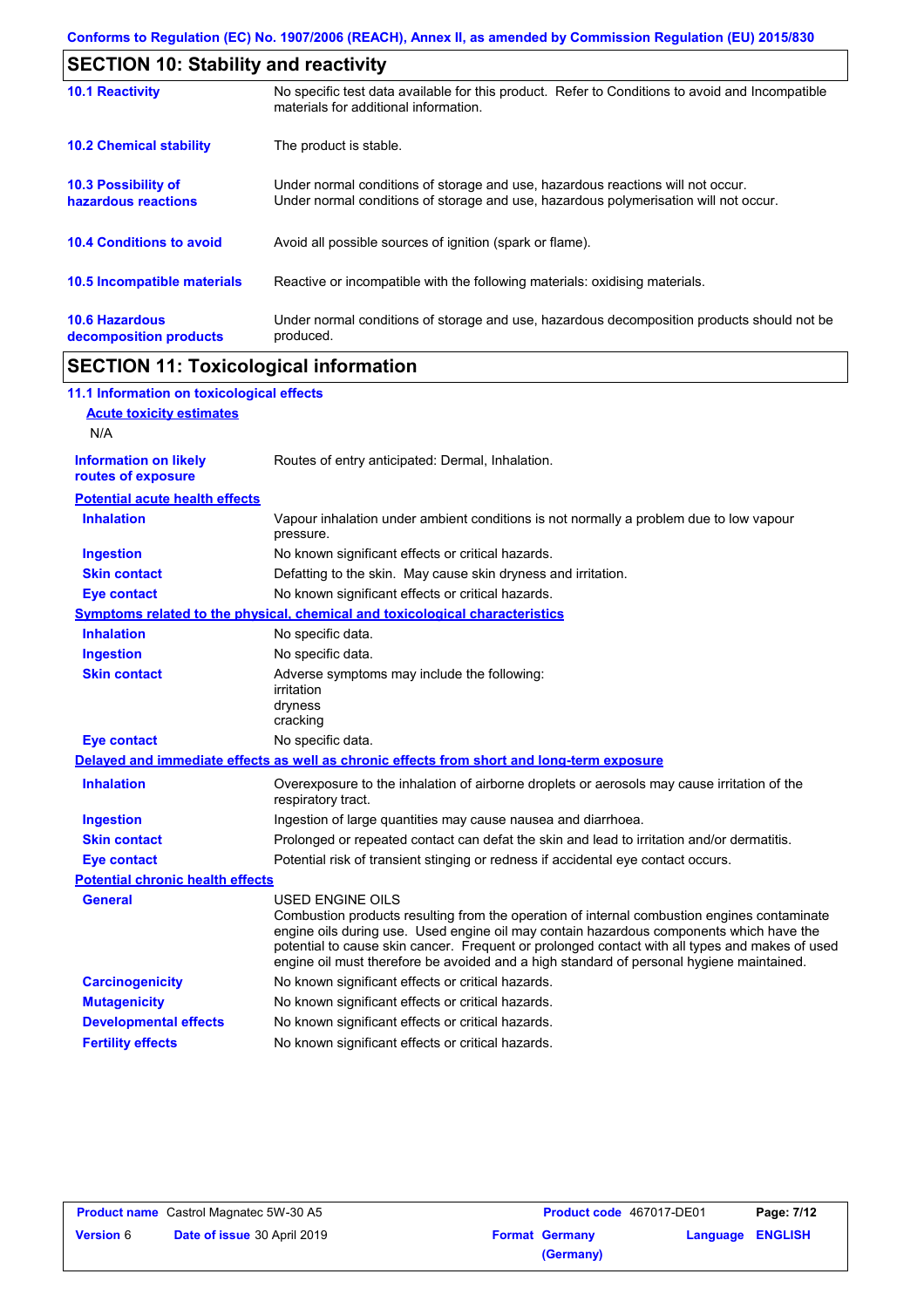### **SECTION 12: Ecological information**

### **12.1 Toxicity**

**Environmental hazards** Not classified as dangerous

#### **12.2 Persistence and degradability**

Expected to be biodegradable.

#### **12.3 Bioaccumulative potential**

This product is not expected to bioaccumulate through food chains in the environment.

| <b>12.4 Mobility in soil</b>                                  |                                                                      |
|---------------------------------------------------------------|----------------------------------------------------------------------|
| <b>Soil/water partition</b><br>coefficient (K <sub>oc</sub> ) | Not available.                                                       |
| <b>Mobility</b>                                               | Spillages may penetrate the soil causing ground water contamination. |

### **12.5 Results of PBT and vPvB assessment**

Product does not meet the criteria for PBT or vPvB according to Regulation (EC) No. 1907/2006, Annex XIII.

#### **12.6 Other adverse effects**

| <b>Other ecological information</b> | Spills may form a film on water surfaces causing physical damage to organisms. Oxygen |
|-------------------------------------|---------------------------------------------------------------------------------------|
|                                     | transfer could also be impaired.                                                      |

### **SECTION 13: Disposal considerations**

#### **13.1 Waste treatment methods**

### **Product**

**Methods of disposal**

Where possible, arrange for product to be recycled. Dispose of via an authorised person/ licensed waste disposal contractor in accordance with local regulations.

### **Hazardous waste** Yes.

#### **European waste catalogue (EWC)**

| Waste code | <b>Waste designation</b>                                         |
|------------|------------------------------------------------------------------|
| 13 02 05*  | Imineral-based non-chlorinated engine, gear and lubricating oils |

However, deviation from the intended use and/or the presence of any potential contaminants may require an alternative waste disposal code to be assigned by the end user.

#### **Packaging**

| <b>Methods of disposal</b> | Where possible, arrange for product to be recycled. Dispose of via an authorised person/<br>licensed waste disposal contractor in accordance with local regulations.                                                                    |
|----------------------------|-----------------------------------------------------------------------------------------------------------------------------------------------------------------------------------------------------------------------------------------|
| <b>Special precautions</b> | This material and its container must be disposed of in a safe way. Empty containers or liners<br>may retain some product residues. Avoid dispersal of spilt material and runoff and contact with<br>soil, waterways, drains and sewers. |
| <b>References</b>          | Commission 2014/955/EU<br>Directive 2008/98/EC                                                                                                                                                                                          |

### **SECTION 14: Transport information**

|                                           | <b>ADR/RID</b>                         | <b>ADN</b>     | <b>IMDG</b>                        | <b>IATA</b>                       |
|-------------------------------------------|----------------------------------------|----------------|------------------------------------|-----------------------------------|
| 14.1 UN number                            | Not regulated.                         | Not regulated. | Not regulated.                     | Not regulated.                    |
| 14.2 UN proper<br>shipping name           |                                        |                |                                    |                                   |
| <b>14.3 Transport</b><br>hazard class(es) |                                        |                |                                    |                                   |
| <b>14.4 Packing</b><br>group              |                                        |                |                                    |                                   |
| 14.5<br><b>Environmental</b><br>hazards   | No.                                    | No.            | No.                                | No.                               |
|                                           | Product name Castrol Magnatec 5W-30 A5 |                | Product code 467017-DE01           | Page: 8/12                        |
| <b>Version 6</b>                          | Date of issue 30 April 2019            |                | <b>Format Germany</b><br>(Germany) | <b>ENGLISH</b><br><b>Language</b> |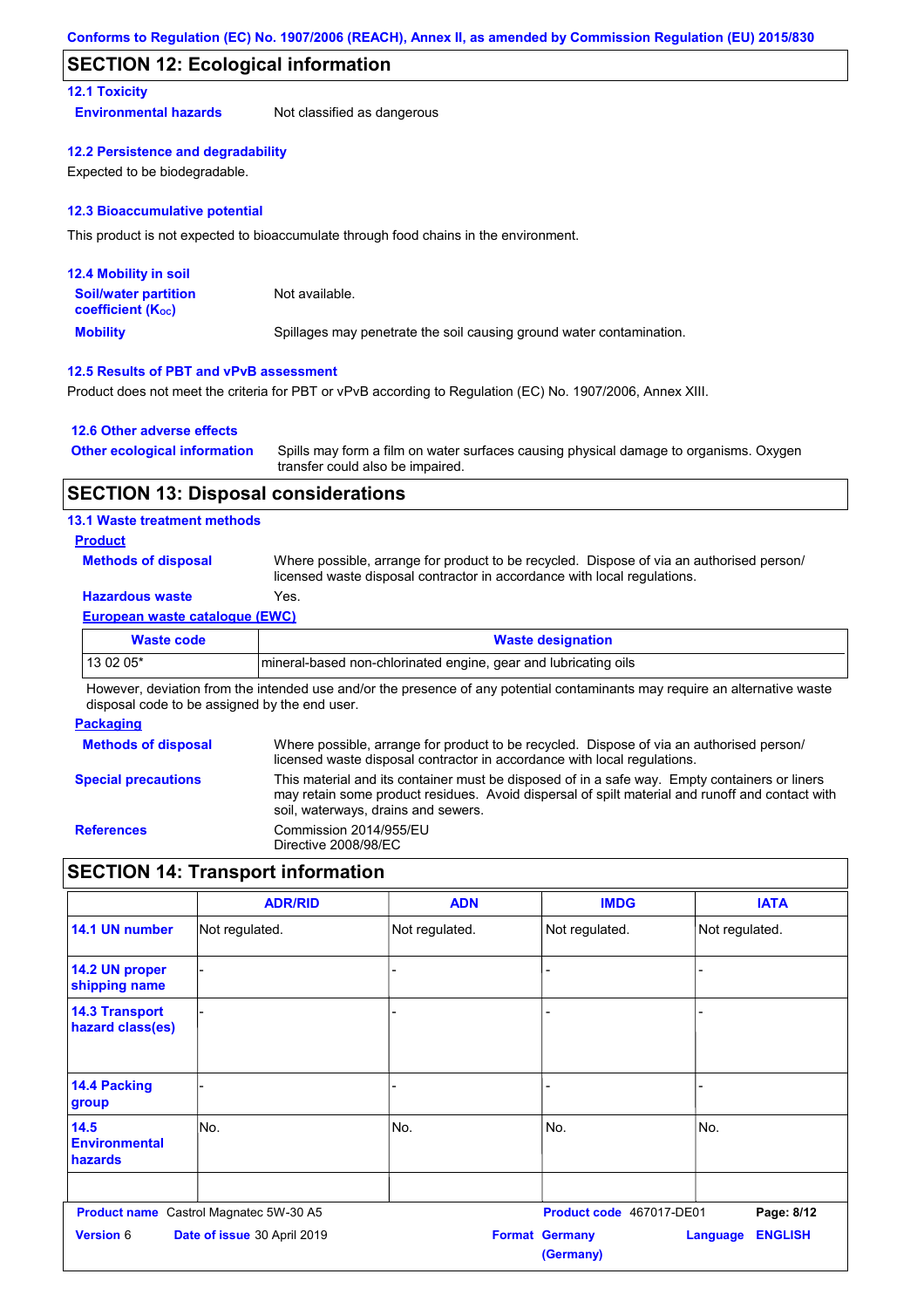| <b>SECTION 14: Transport information</b>                                                            |                                        |                                                                                    |                             |                                                                                                                                                                                       |  |
|-----------------------------------------------------------------------------------------------------|----------------------------------------|------------------------------------------------------------------------------------|-----------------------------|---------------------------------------------------------------------------------------------------------------------------------------------------------------------------------------|--|
| <b>Additional</b>                                                                                   |                                        |                                                                                    |                             |                                                                                                                                                                                       |  |
| information                                                                                         |                                        |                                                                                    |                             |                                                                                                                                                                                       |  |
| <b>14.6 Special precautions for</b><br>user                                                         | Not available.                         |                                                                                    |                             |                                                                                                                                                                                       |  |
| <b>14.7 Transport in bulk</b><br>according to Annex II of<br><b>Marpol and the IBC Code</b>         | Not available.                         |                                                                                    |                             |                                                                                                                                                                                       |  |
| <b>SECTION 15: Regulatory information</b>                                                           |                                        |                                                                                    |                             |                                                                                                                                                                                       |  |
| 15.1 Safety, health and environmental regulations/legislation specific for the substance or mixture |                                        |                                                                                    |                             |                                                                                                                                                                                       |  |
| EU Regulation (EC) No. 1907/2006 (REACH)                                                            |                                        |                                                                                    |                             |                                                                                                                                                                                       |  |
| <b>Annex XIV - List of substances subject to authorisation</b>                                      |                                        |                                                                                    |                             |                                                                                                                                                                                       |  |
| <b>Annex XIV</b>                                                                                    |                                        |                                                                                    |                             |                                                                                                                                                                                       |  |
| None of the components are listed.                                                                  |                                        |                                                                                    |                             |                                                                                                                                                                                       |  |
| <b>Substances of very high concern</b>                                                              |                                        |                                                                                    |                             |                                                                                                                                                                                       |  |
| None of the components are listed.                                                                  |                                        |                                                                                    |                             |                                                                                                                                                                                       |  |
| <b>Other regulations</b>                                                                            |                                        |                                                                                    |                             |                                                                                                                                                                                       |  |
| <b>REACH Status</b>                                                                                 | current requirements of REACH.         |                                                                                    |                             | The company, as identified in Section 1, sells this product in the EU in compliance with the                                                                                          |  |
| <b>United States inventory</b><br>(TSCA 8b)                                                         |                                        | All components are listed or exempted.                                             |                             |                                                                                                                                                                                       |  |
| <b>Australia inventory (AICS)</b>                                                                   |                                        | All components are listed or exempted.                                             |                             |                                                                                                                                                                                       |  |
| <b>Canada inventory</b>                                                                             |                                        | All components are listed or exempted.                                             |                             |                                                                                                                                                                                       |  |
| <b>China inventory (IECSC)</b>                                                                      |                                        | All components are listed or exempted.                                             |                             |                                                                                                                                                                                       |  |
| <b>Japan inventory (ENCS)</b>                                                                       |                                        | All components are listed or exempted.                                             |                             |                                                                                                                                                                                       |  |
| <b>Korea inventory (KECI)</b>                                                                       |                                        | All components are listed or exempted.                                             |                             |                                                                                                                                                                                       |  |
| <b>Philippines inventory</b><br>(PICCS)                                                             |                                        | At least one component is not listed.                                              |                             |                                                                                                                                                                                       |  |
| <b>Taiwan Chemical</b><br><b>Substances Inventory</b><br>(TCSI)                                     | All components are listed or exempted. |                                                                                    |                             |                                                                                                                                                                                       |  |
| Ozone depleting substances (1005/2009/EU)<br>Not listed.                                            |                                        |                                                                                    |                             |                                                                                                                                                                                       |  |
| <b>Prior Informed Consent (PIC) (649/2012/EU)</b><br>Not listed.                                    |                                        |                                                                                    |                             |                                                                                                                                                                                       |  |
|                                                                                                     |                                        |                                                                                    |                             |                                                                                                                                                                                       |  |
| <b>Seveso Directive</b><br>This product is not controlled under the Seveso Directive.               |                                        |                                                                                    |                             |                                                                                                                                                                                       |  |
| <b>National regulations</b>                                                                         |                                        |                                                                                    |                             |                                                                                                                                                                                       |  |
| <b>Hazardous incident ordinance</b>                                                                 |                                        |                                                                                    |                             |                                                                                                                                                                                       |  |
| <b>Hazard class for water</b>                                                                       | 1                                      |                                                                                    | (classified according AwSV) |                                                                                                                                                                                       |  |
| <b>Prohibited Chemicals</b>                                                                         |                                        |                                                                                    |                             | When placed on the market in Germany, this product is not subject to the Prohibited Chemicals                                                                                         |  |
| <b>Regulation</b><br>(ChemVerbotsV)                                                                 | Regulation (ChemVerbotsV).             |                                                                                    |                             |                                                                                                                                                                                       |  |
| <b>Occupational restrictions</b>                                                                    |                                        | Observe employment restrictions in the following:<br>(Mutterschutzgesetz - MuSchG) |                             | Gesetz zum Schutz der arbeitenden Jugend (Jugendarbeitsschutzgesetz - JArbSchG)<br>Gesetz zum Schutz von Müttern bei der Arbeit, in der Ausbildung und im Studium                     |  |
| <b>15.2 Chemical safety</b>                                                                         |                                        |                                                                                    |                             | A Chemical Safety Assessment has been carried out for one or more of substances within this<br>mixture. A Chemical Safety Assessment has not been carried out for the mixture itself. |  |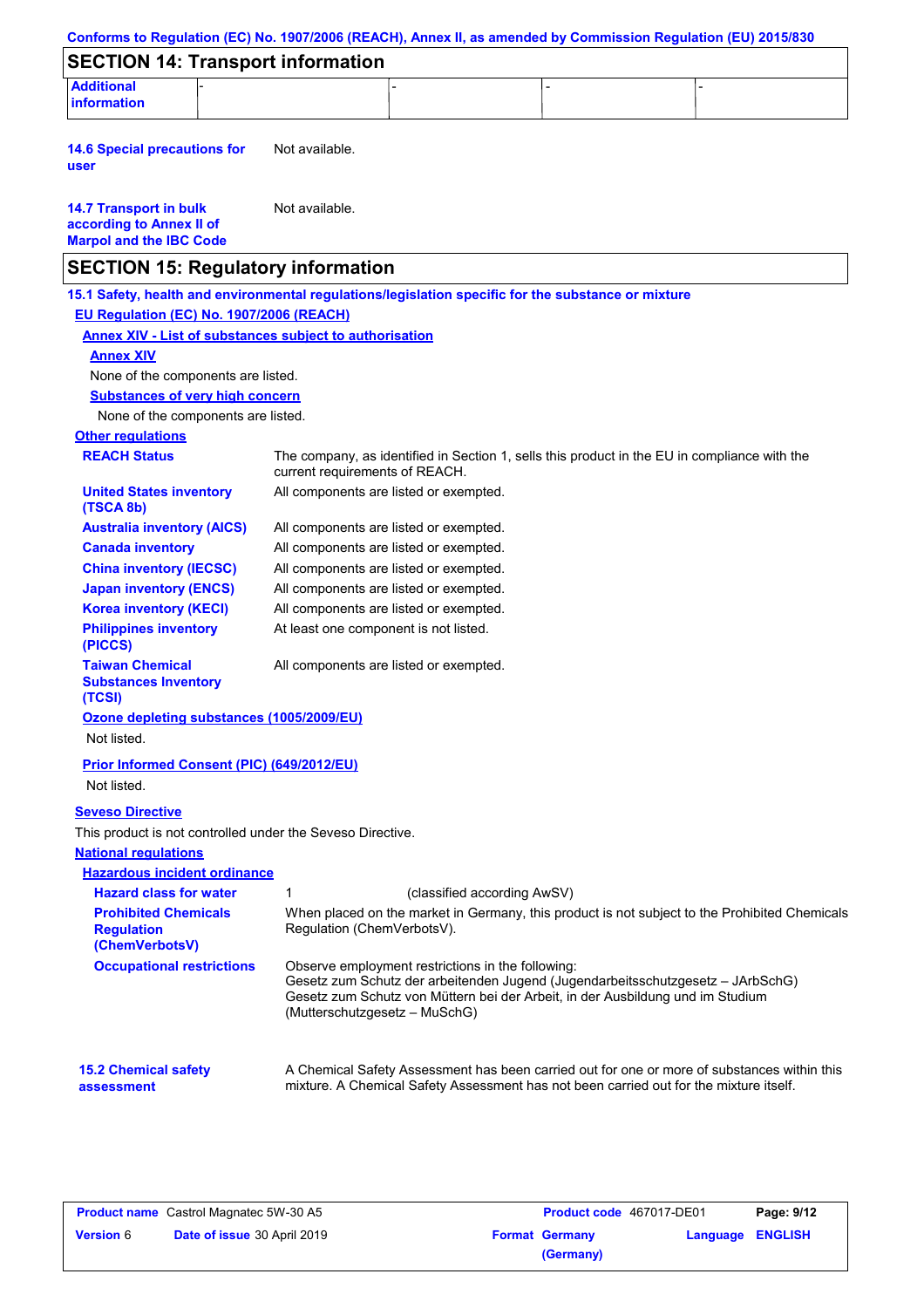# **SECTION 16: Other information**

| <b>Abbreviations and acronyms</b> | ADN = European Provisions concerning the International Carriage of Dangerous Goods by<br>Inland Waterway                         |
|-----------------------------------|----------------------------------------------------------------------------------------------------------------------------------|
|                                   | ADR = The European Agreement concerning the International Carriage of Dangerous Goods by<br>Road                                 |
|                                   | ATE = Acute Toxicity Estimate                                                                                                    |
|                                   | BCF = Bioconcentration Factor                                                                                                    |
|                                   | CAS = Chemical Abstracts Service                                                                                                 |
|                                   | CLP = Classification, Labelling and Packaging Regulation [Regulation (EC) No. 1272/2008]                                         |
|                                   | CSA = Chemical Safety Assessment                                                                                                 |
|                                   | CSR = Chemical Safety Report                                                                                                     |
|                                   | DMEL = Derived Minimal Effect Level                                                                                              |
|                                   | DNEL = Derived No Effect Level                                                                                                   |
|                                   | EINECS = European Inventory of Existing Commercial chemical Substances                                                           |
|                                   | ES = Exposure Scenario                                                                                                           |
|                                   | EUH statement = CLP-specific Hazard statement                                                                                    |
|                                   | EWC = European Waste Catalogue                                                                                                   |
|                                   | GHS = Globally Harmonized System of Classification and Labelling of Chemicals                                                    |
|                                   | IATA = International Air Transport Association                                                                                   |
|                                   | IBC = Intermediate Bulk Container                                                                                                |
|                                   | IMDG = International Maritime Dangerous Goods                                                                                    |
|                                   | LogPow = logarithm of the octanol/water partition coefficient                                                                    |
|                                   | MARPOL = International Convention for the Prevention of Pollution From Ships, 1973 as                                            |
|                                   | modified by the Protocol of 1978. ("Marpol" = marine pollution)                                                                  |
|                                   | OECD = Organisation for Economic Co-operation and Development                                                                    |
|                                   | PBT = Persistent, Bioaccumulative and Toxic                                                                                      |
|                                   | <b>PNEC = Predicted No Effect Concentration</b>                                                                                  |
|                                   | REACH = Registration, Evaluation, Authorisation and Restriction of Chemicals Regulation                                          |
|                                   | [Regulation (EC) No. 1907/2006]                                                                                                  |
|                                   | RID = The Regulations concerning the International Carriage of Dangerous Goods by Rail<br><b>RRN = REACH Registration Number</b> |
|                                   | SADT = Self-Accelerating Decomposition Temperature                                                                               |
|                                   | SVHC = Substances of Very High Concern                                                                                           |
|                                   | STOT-RE = Specific Target Organ Toxicity - Repeated Exposure                                                                     |
|                                   | STOT-SE = Specific Target Organ Toxicity - Single Exposure                                                                       |
|                                   | TWA = Time weighted average                                                                                                      |
|                                   | $UN = United Nations$                                                                                                            |
|                                   | UVCB = Complex hydrocarbon substance                                                                                             |
|                                   | VOC = Volatile Organic Compound                                                                                                  |
|                                   | vPvB = Very Persistent and Very Bioaccumulative                                                                                  |
|                                   | Varies = may contain one or more of the following $64741-88-4$ / RRN 01-2119488706-23,                                           |
|                                   | 64741-89-5 / RRN 01-2119487067-30, 64741-95-3 / RRN 01-2119487081-40, 64741-96-4/ RRN                                            |
|                                   | 01-2119483621-38, 64742-01-4 / RRN 01-2119488707-21, 64742-44-5 / RRN                                                            |
|                                   | 01-2119985177-24, 64742-45-6, 64742-52-5 / RRN 01-2119467170-45, 64742-53-6 / RRN                                                |
|                                   | 01-2119480375-34, 64742-54-7 / RRN 01-2119484627-25, 64742-55-8 / RRN                                                            |
|                                   | 01-2119487077-29, 64742-56-9 / RRN 01-2119480132-48, 64742-57-0 / RRN                                                            |
|                                   | 01-2119489287-22, 64742-58-1, 64742-62-7 / RRN 01-2119480472-38, 64742-63-8,                                                     |
|                                   | 64742-65-0 / RRN 01-2119471299-27, 64742-70-7 / RRN 01-2119487080-42, 72623-85-9 /                                               |
|                                   | RRN 01-2119555262-43, 72623-86-0 / RRN 01-2119474878-16, 72623-87-1 / RRN                                                        |
|                                   | 01-2119474889-13                                                                                                                 |

**Procedure used to derive the classification according to Regulation (EC) No. 1272/2008 [CLP/GHS]**

| <b>Classification</b>                                                           |                                                       | <b>Justification</b> |                                       |  |  |
|---------------------------------------------------------------------------------|-------------------------------------------------------|----------------------|---------------------------------------|--|--|
| Not classified.                                                                 |                                                       |                      |                                       |  |  |
| <b>Full text of abbreviated H</b><br><b>statements</b>                          | H304<br>May be fatal if swallowed and enters airways. |                      |                                       |  |  |
| <b>Full text of classifications</b><br>[CLP/GHS]                                | Asp. Tox. 1, H304                                     |                      | <b>ASPIRATION HAZARD - Category 1</b> |  |  |
| <b>History</b>                                                                  |                                                       |                      |                                       |  |  |
| Date of issue/ Date of<br>revision                                              | 30/04/2019.                                           |                      |                                       |  |  |
| Date of previous issue                                                          | 13/02/2019.                                           |                      |                                       |  |  |
| <b>Prepared by</b>                                                              | <b>Product Stewardship</b>                            |                      |                                       |  |  |
| $\nabla$ Indicates information that has changed from previously issued version. |                                                       |                      |                                       |  |  |

**Notice to reader**

| <b>Product name</b> Castrol Magnatec 5W-30 A5 |                             | <b>Product code</b> 467017-DE01 |                       | Page: 10/12             |  |
|-----------------------------------------------|-----------------------------|---------------------------------|-----------------------|-------------------------|--|
| <b>Version 6</b>                              | Date of issue 30 April 2019 |                                 | <b>Format Germany</b> | <b>Language ENGLISH</b> |  |
|                                               |                             |                                 | (Germany)             |                         |  |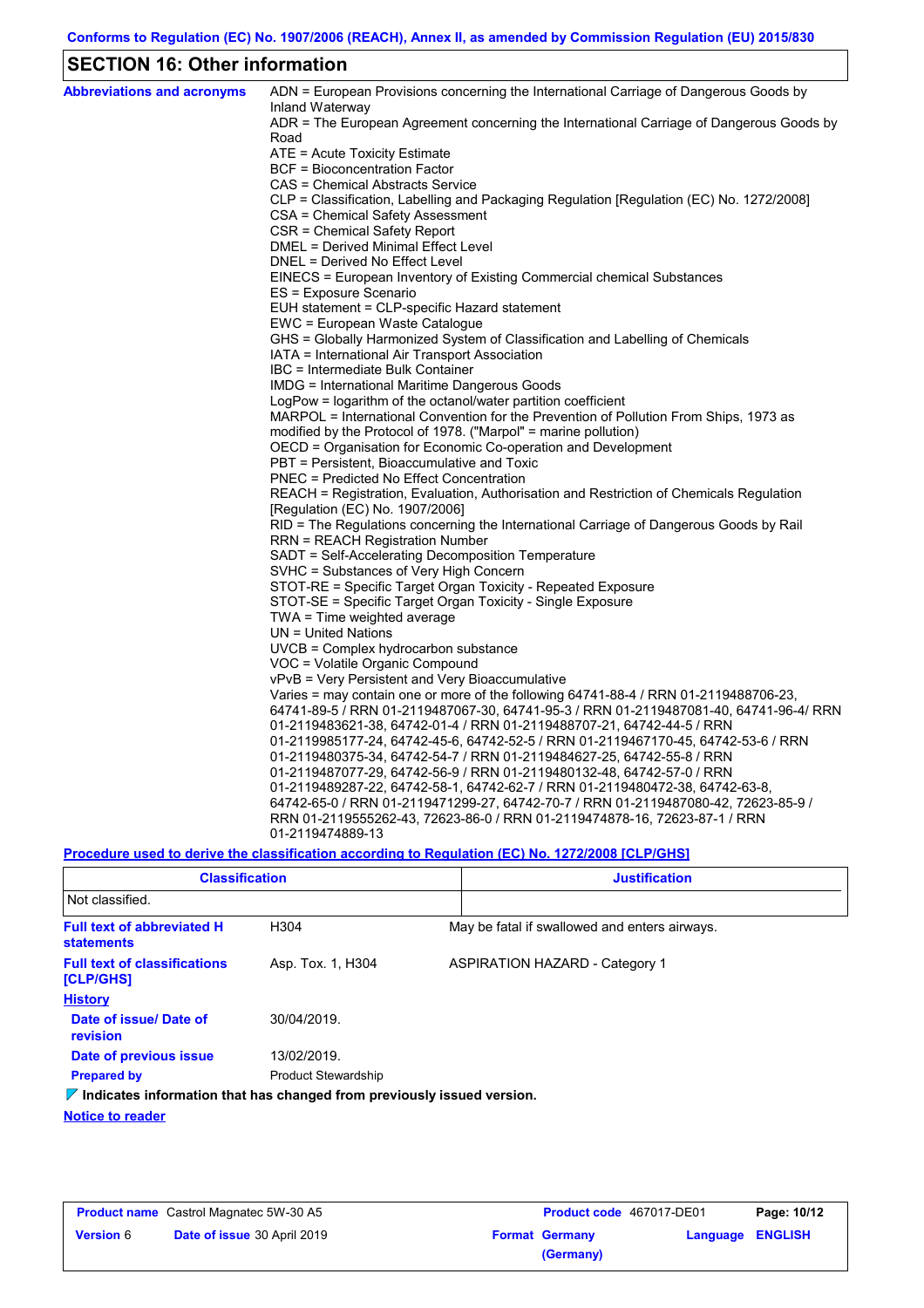### **SECTION 16: Other information**

All reasonably practicable steps have been taken to ensure this data sheet and the health, safety and environmental information contained in it is accurate as of the date specified below. No warranty or representation, express or implied is made as to the accuracy or completeness of the data and information in this data sheet.

The data and advice given apply when the product is sold for the stated application or applications. You should not use the product other than for the stated application or applications without seeking advice from BP Group.

It is the user's obligation to evaluate and use this product safely and to comply with all applicable laws and regulations. The BP Group shall not be responsible for any damage or injury resulting from use, other than the stated product use of the material, from any failure to adhere to recommendations, or from any hazards inherent in the nature of the material. Purchasers of the product for supply to a third party for use at work, have a duty to take all necessary steps to ensure that any person handling or using the product is provided with the information in this sheet. Employers have a duty to tell employees and others who may be affected of any hazards described in this sheet and of any precautions that should be taken. You can contact the BP Group to ensure that this document is the most current available. Alteration of this document is strictly prohibited.